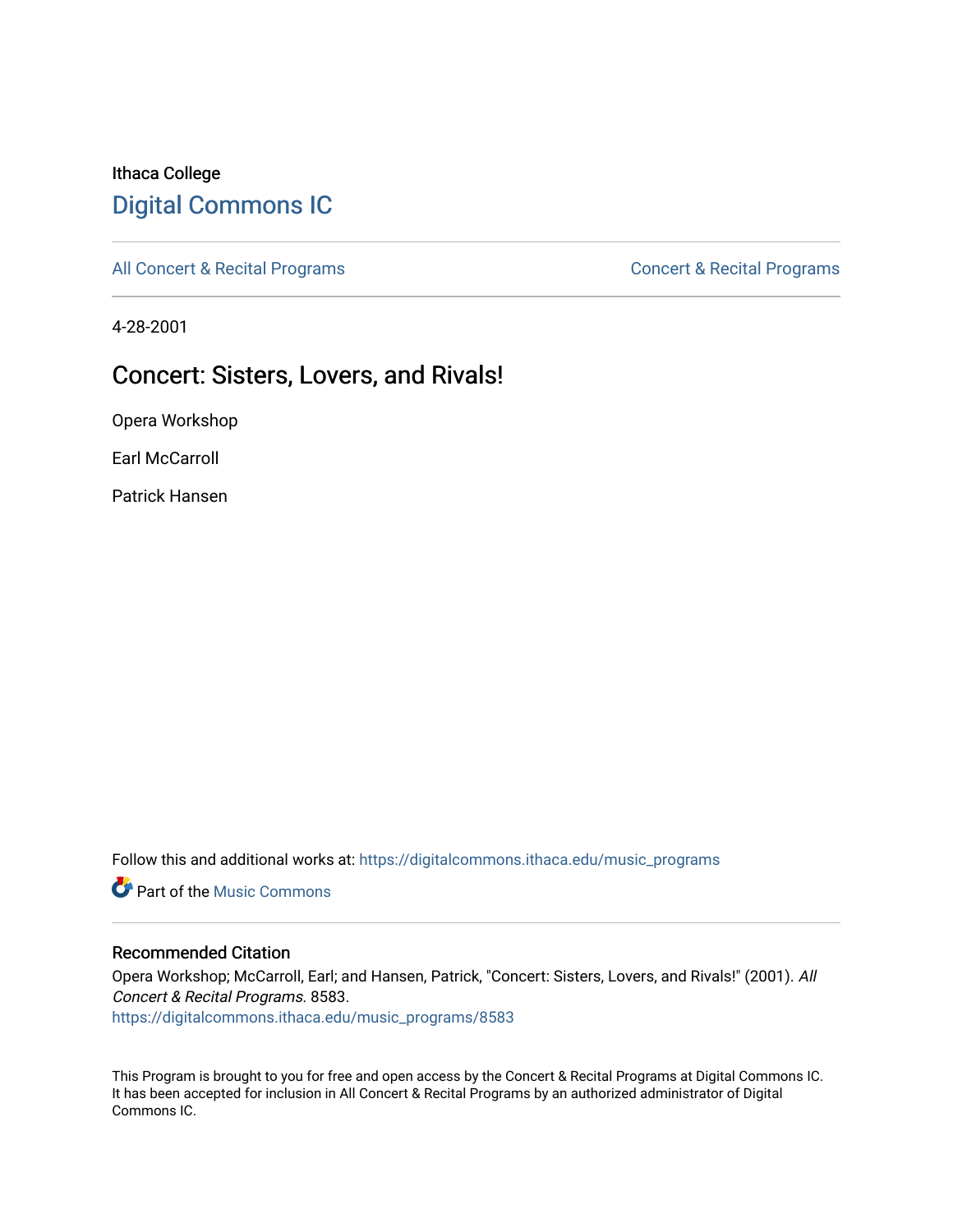$H$  is my plan w build a school of music second to none."

-William **Grant Egbert**<br>(1867–1928) Founder, **Ithaca Conservatory** Music

**SCHOOL OF MUSIC** 

**SALE** 

ITHACA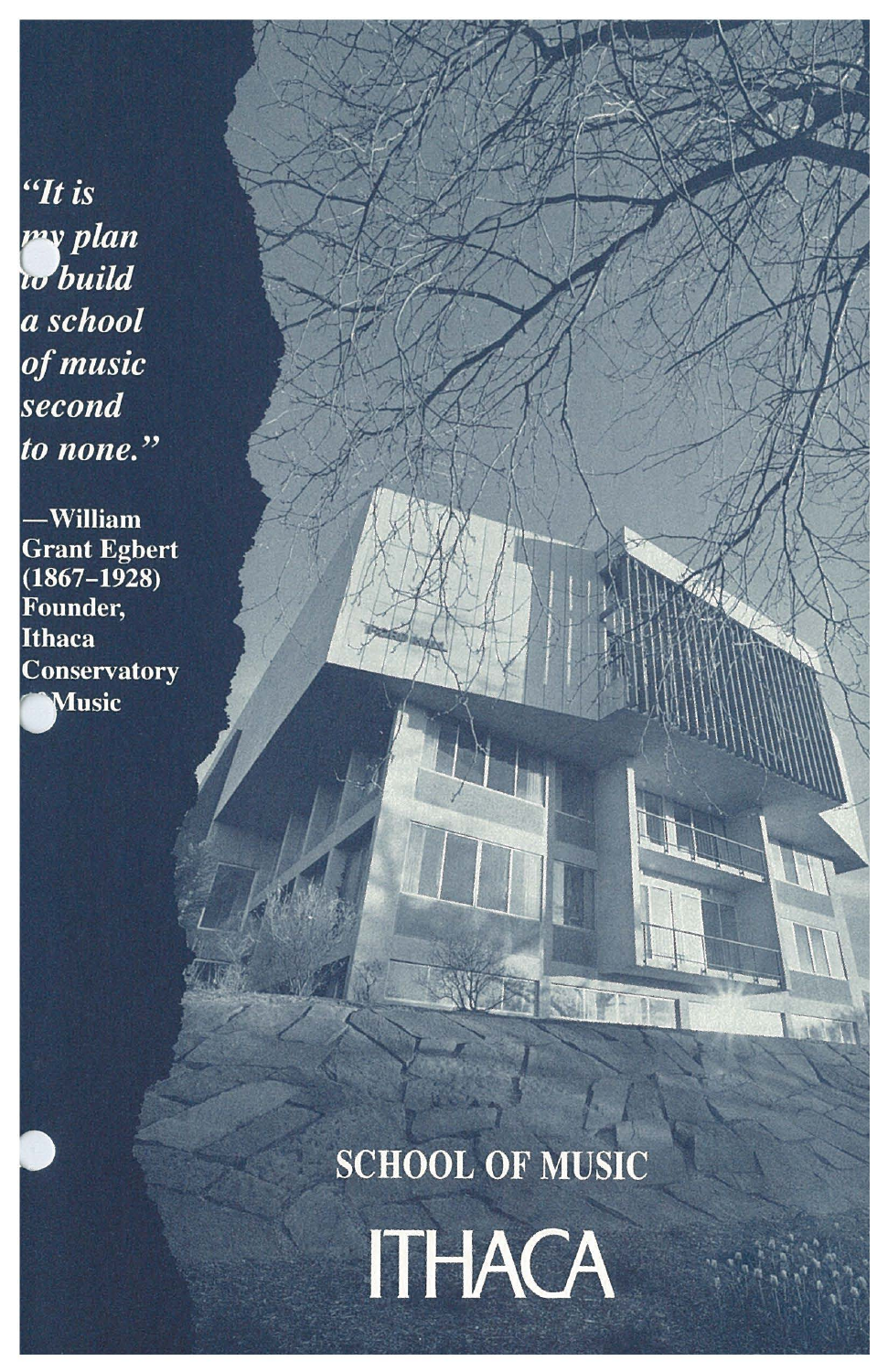## **SISTERS, LOVERS , AND RIVALS!**

## **Members of Opera Workshop Earl Mccarroll, stage director Patrick Hansen, musical director**

The lmpressario Wolfgang Amadeus Mozart Trio: Two operatic divas become rivals...

> Madame Goldentrill Miss Silverpeal An Impressario

Meredith Ellis Kristen Robinson James Roumeles

The Mother of Us All

Virgil Thomson libretto by Getrude Stein

Prologue: Sisters, lovers and rivals of a sort; we are all sisters, sisters some and of a sort rivals, lovers are not rivals, but yes, yes they are not, said Susan...

> Susan B. Anthony Anne Getrude Stein Virgil Thomsom

Suzanne O'Gara Mae Betty Ivy Gaibel Erik Butzek

Hansel and Gretel

Engelbert Humperdinck

Act 2 Forest Scene: Having got lost, the two famous siblings must deal with the coming nightfall...

> Hansel Gretel The Sandman

Rebecca Sach Amanda Capone Vanessa Velez